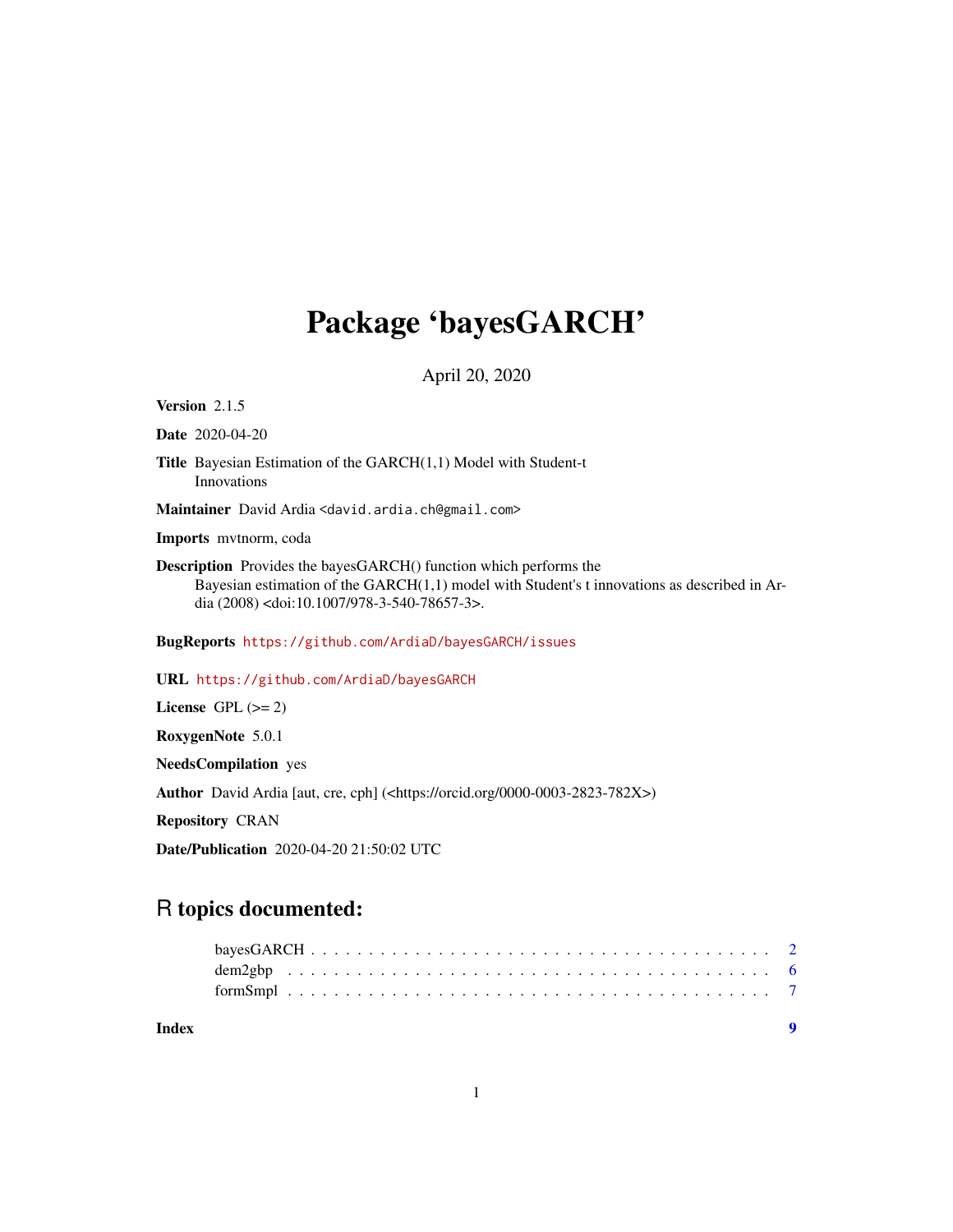<span id="page-1-1"></span><span id="page-1-0"></span>

#### Description

Performs the Bayesian estimation of the GARCH(1,1) model with Student-t innovations.

#### Usage

| bayesGARCH(y, mu.alpha = c(0,0), Sigma.alpha = 1000 $\star$ diag(1,2), |  |
|------------------------------------------------------------------------|--|
| mu.beta = 0, Sigma.beta = 1000,                                        |  |
| $lambda = 0.01$ , delta = 2, control = list())                         |  |

#### Arguments

| у           | vector of observations of size $T$ . NA values are not allowed.                                                                                                                                                                                                              |
|-------------|------------------------------------------------------------------------------------------------------------------------------------------------------------------------------------------------------------------------------------------------------------------------------|
| mu.alpha    | hyper-parameter $\mu_{\alpha}$ (prior mean) for the truncated Normal prior on parameter<br>$\alpha := (\alpha_0 \alpha_1)'$ . Default: a 2 × 1 vector of zeros.                                                                                                              |
| Sigma.alpha | hyper-parameter $\Sigma_{\alpha}$ (prior covariance matrix) for the truncated Normal prior on<br>parameter $\alpha$ . Default: a 2 × 2 diagonal matrix whose variances are set to 1'000,<br>i.e., a diffuse prior. Note that the matrix must be symmetric positive definite. |
| mu.beta     | hyper-parameter $\mu_{\beta}$ (prior mean) for the truncated Normal prior on parameter<br>$\beta$ . Default: zero.                                                                                                                                                           |
| Sigma.beta  | hyper-parameter $\Sigma_{\beta} > 0$ (prior variance) for the truncated Normal prior on<br>parameter $\beta$ . Default: 1'000, i.e., a diffuse prior.                                                                                                                        |
| lambda      | hyper-parameter $\lambda > 0$ for the translated Exponential distribution on parameter<br>$\nu$ . Default: 0.01.                                                                                                                                                             |
| delta       | hyper-parameter $\delta \geq 2$ for the translated Exponential distribution on parameter<br>$\nu$ . Default: 2 (to ensure the existence of the conditional variance).                                                                                                        |
| control     | list of control parameters (See *Details*).                                                                                                                                                                                                                                  |
|             |                                                                                                                                                                                                                                                                              |

#### Details

The function bayesGARCH performs the Bayesian estimation of the  $GARCH(1,1)$  model with Studentt innovations. The underlying algorithm is based on Nakatsuma (1998, 2000) for generating the parameters of the GARCH(1,1) scedastic function  $\alpha := (\alpha_0 \alpha_1)'$  and  $\beta$  and on Geweke (1993) and Deschamps (2006) for the generating the degrees of freedom parameter  $\nu$ . Further details and examples can be found in Ardia (2008) and Ardia and Hoogerheide (2010). See also the package vignette by typing vignette("bayesGARCH"). Finally, we refer to Ardia (2009) for an extension of the algorithm to Markov-switching GARCH models.

The control argument is a list that can supply any of the following components:

n.chain number of MCMC chain(s) to be generated. Default: n.chain=1.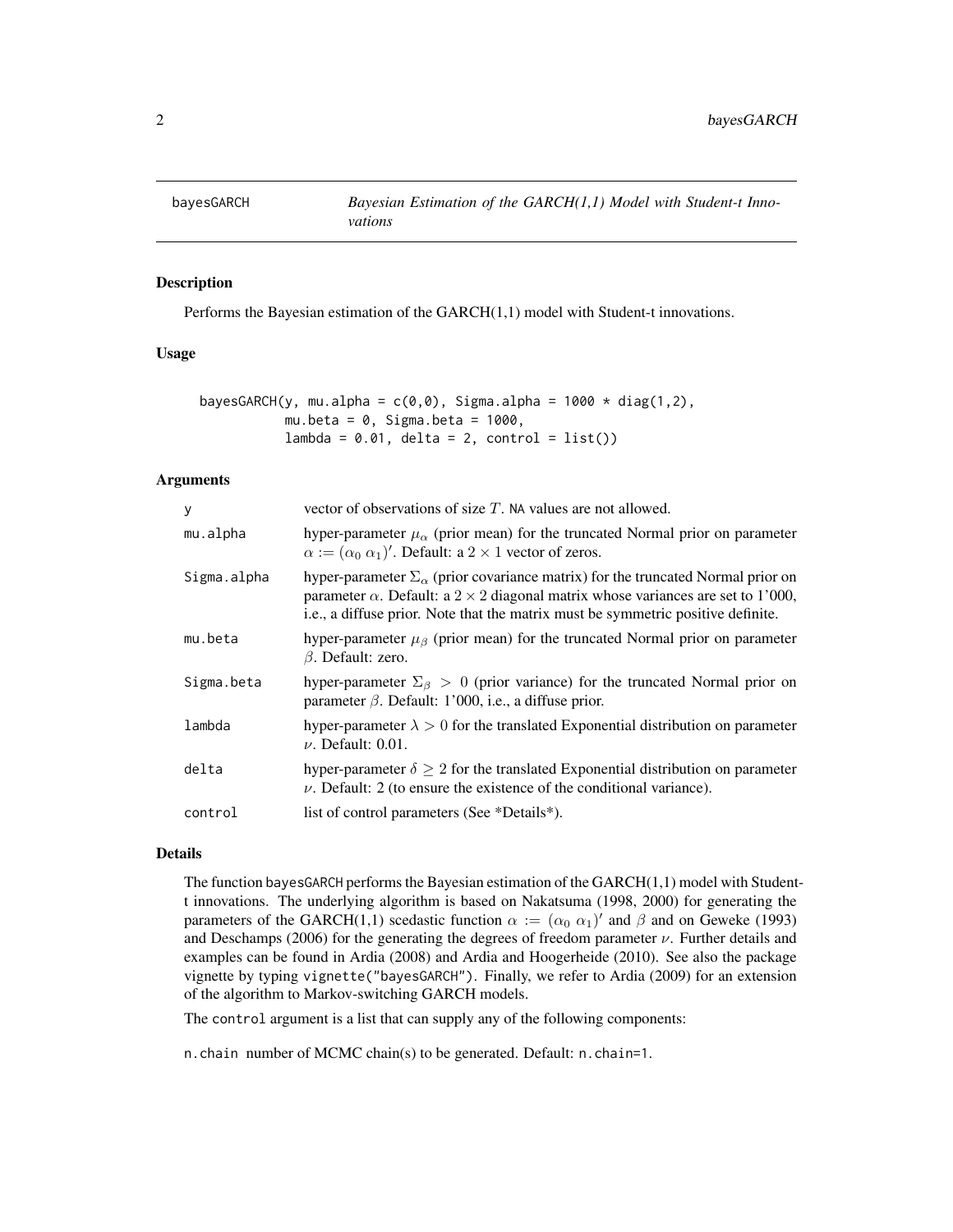#### bayesGARCH 3

l.chain length of each MCMC chain. Default: l.chain=10000.

- start.val vector of starting values of chain(s). Default: start.val=c(0.01,0.1,0.7,20). A matrix of size  $n \times 4$  containing starting values in rows can also be provided. This will generate n chains starting at the different row values.
- addPriorConditions function which allows the user to add constraints on the model parameters. Default: NULL, i.e. not additional constraints are imposed (see below).
- refresh frequency of reports. Default: refresh=10 iterations.

digits number of printed digits in the reports. Default: digits=4.

#### Value

A list of class mcmc. list (R package coda).

#### **Note**

The GARCH(1,1) model with Student-t innovations may be written as follows:

$$
y_t = \epsilon_t (\varrho h_t)^{1/2}
$$

for  $t = 1, \ldots, T$ , where the conditional variance equation is defined as:

$$
h_t := \alpha_0 + \alpha_1 y_{t-1}^2 + \beta h_{t-1}
$$

where  $\alpha_0 > 0, \alpha_1 \geq 0, \beta \geq 0$  to ensure a positive conditional variance. We set the initial variance to  $h_0 := 0$  for convenience. The parameter  $\varrho := (\nu - 2)/\nu$  is a scaling factor which ensures the conditional variance of  $y_t$  to be  $h_t$ . Finally,  $\epsilon_t$  follows a Student-t distribution with  $\nu$  degrees of freedom.

The prior distributions on  $\alpha$  is a bivariate truncated Normal distribution:

$$
p(\alpha) \propto N_2(\alpha \mid \mu_\alpha, \Sigma_\alpha) I_{\alpha > 0}
$$

where  $\mu_{\alpha}$  is the prior mean vector,  $\Sigma_{\alpha}$  is the prior covariance matrix and  $I_{\llbracket \bullet \rrbracket}$  is the indicator function.

The prior distribution on  $\beta$  is a univariate truncated Normal distribution:

$$
p(\beta) \propto N(\beta \mid \mu_{\beta}, \Sigma_{\beta}) I_{[\beta > 0]}
$$

where  $\mu_{\beta}$  is the prior mean and  $\Sigma_{\beta}$  is the prior variance.

The prior distribution on  $\nu$  is a translated Exponential distribution:

$$
p(\nu) = \lambda \exp[-\lambda(\nu - \delta)]I_{\nu > \delta]}
$$

where  $\lambda > 0$  and  $\delta \geq 2$ . The prior mean for  $\nu$  is  $\delta + 1/\lambda$ .

The joint prior on parameter  $\psi := (\alpha, \beta, \nu)$  is obtained by assuming prior independence:

$$
p(\psi) = p(\alpha)p(\beta)p(\nu).
$$

The default hyperparameters  $\mu_{\alpha}$ ,  $\Sigma_{\alpha}$ ,  $\mu_{\beta}$ ,  $\Sigma_{\beta}$  and  $\lambda$  define a rather vague prior. The hyper-parameter  $\delta \geq 2$  ensures the existence of the conditional variance. The kth conditional moment for  $\epsilon_t$  is guaranteed by setting  $\delta \geq k$ .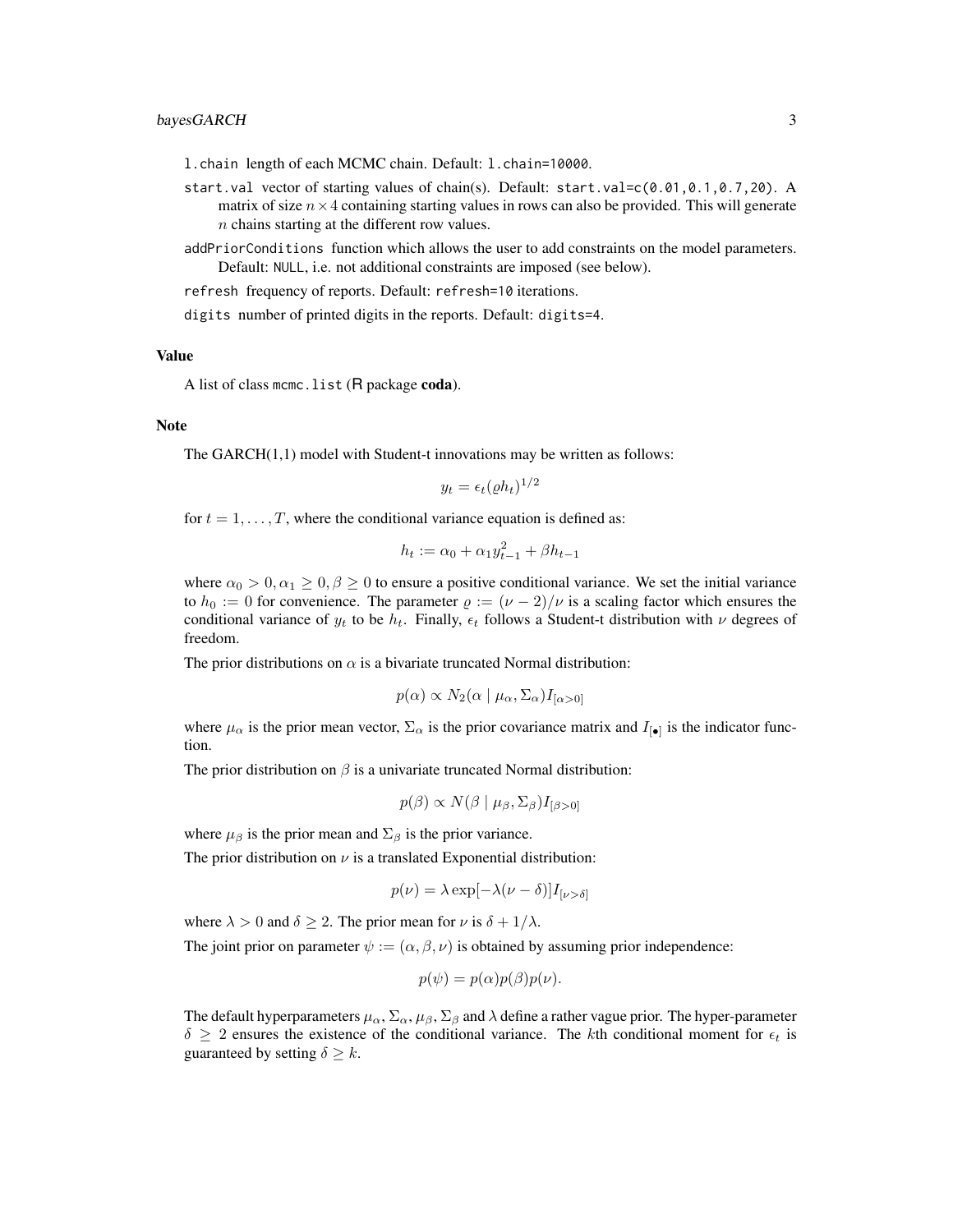The Bayesian estimation of the  $GARCH(1,1)$  model with Normal innovations is obtained as a special case by setting lambda=100 and delta=500. In this case, the generated values for  $\nu$  are centered around 500 which ensure approximate Normality for the innovations.

The function addPriorConditions allows to add prior conditions on the model parameters  $\psi$  :=  $(\alpha_0 \alpha_1 \beta \nu)'$ . The function must return TRUE if the constraint holds and FALSE otherwise.

By default, the function is:

```
addPriorConditions <- function(psi)
{
 TRUE
}
```
and therefore does not add any other constraint than the positivity of the parameters which are obtained through the prior distribution for  $\psi$ .

You simply need to modify addPriorConditions in order to add constraints on the model parameters  $\psi$ . For instance, to impose the covariance-stationary conditions to hold, i.e.  $\alpha_1 + \beta < 1$ , just define the function addPriorConditions as follows:

```
addPriorConditions <- function(psi)
{
  psi[2] + psi[3] < 1
}
```
Note that adding prior constraints on the model parameters can diminish the acceptance rate and therefore lead to a very inefficient sampler. This would however indicate that the condition is not supported by the data.

The estimation strategy implemented in bayesGARCH is fully automatic and does not require any tuning of the MCMC sampler. The generation of the Markov chains is however time consuming and estimating the model over several datasets on a daily basis can therefore take a significant amount of time. In this case, the algorithm can be easily parallelized, by running a single chain on several processors. Also, when the estimation is repeated over updated time series (i.e. time series with more recent observations), it is wise to start the algorithm using the posterior mean or median of the parameters obtained at the previous estimation step. The impact of the starting values (burn-in phase) is likely to be smaller and thus the convergence faster.

Finally, note that as any MH algorithm, the sampler can get stuck to a given value, so that the chain does not move anymore. However, the sampler uses Taylor-made candidate densities that are especially 'constructed' at each step, so it is almost impossible for this MCMC sampler to get stuck at a given value for many subsequent draws. In the unlikely case that such ill behavior would occur, one could scale the data (to have standard deviation 1), or run the algorithm with different initial values or a different random seed.

#### **Note**

By using bayesGARCH you agree to the following rules: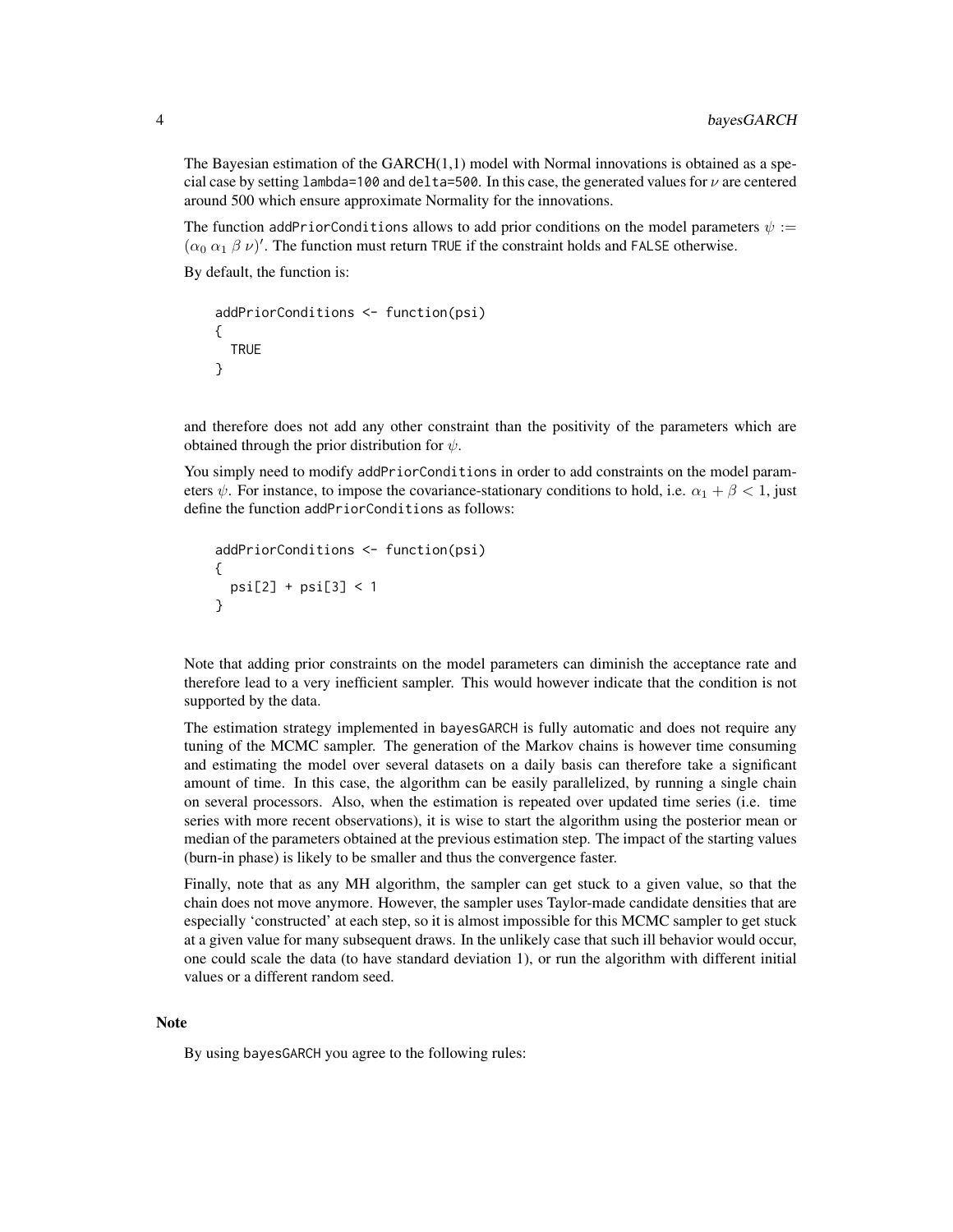#### <span id="page-4-0"></span>bayesGARCH 5

- You must cite Ardia and Hoogerheide (2010) in working papers and published papers that use bayesGARCH. Use citation("bayesGARCH").
- You must place the following URL in a footnote to help others find bayesGARCH: [https:](https://CRAN.R-project.org/package=bayesGARCH) [//CRAN.R-project.org/package=bayesGARCH](https://CRAN.R-project.org/package=bayesGARCH).
- You assume all risk for the use of bayesGARCH.

#### Author(s)

David Ardia <david.ardia.ch@gmail.com>

#### References

Ardia, D. (2009) Bayesian Estimation of a Markov-Switching Threshold Asymmetric GARCH Model with Student-t Innovations. *Econometrics Journal* 12(1), pp. 105-126. doi: [10.1111/j.1368-](https://doi.org/10.1111/j.1368-423X.2008.00253.x) [423X.2008.00253.x](https://doi.org/10.1111/j.1368-423X.2008.00253.x)

Ardia, D., Hoogerheide, L.F. (2010) Bayesian Estimation of the GARCH(1,1) Model with Student-t Innovations. *The R Journal* 2(2), pp.41-47. doi: [10.32614/RJ2010014](https://doi.org/10.32614/RJ-2010-014)

Ardia, D. (2008) Financial Risk Management with Bayesian Estimation of GARCH Models. Lecture Notes in Economics and Mathematical Systems 612. Springer-Verlag, Berlin, Germany. ISBN 978-3-540-78656-6, e-ISBN 978-3-540-78657-3, doi: [10.1007/9783540786573](https://doi.org/10.1007/978-3-540-78657-3)

Deschamps, P.J. (2006) A Flexible Prior Distribution for Markov Switching Autoregressions with Student-t Errors. *Journal of Econometrics* 133, pp.153-190.

Geweke, J.F. (1993) Bayesian Treatment of the Independent Student-t Linear Model. *Journal of Applied Econometrics* 8, pp.19-40.

Nakatsuma, T. (2000) Bayesian Analysis of ARMA-GARCH Models: A Markov Chain Sampling Approach. *Journal of Econometrics* 95(1), pp.57-69.

Nakatsuma, T. (1998) A Markov-Chain Sampling Algorithm for GARCH Models. *Studies in Nonlinear Dynamics and Econometrics* 3(2), pp.107-117.

#### See Also

[garchFit](#page-0-0) (R package fGarch) for the classical Maximum Likelihood estimation of GARCH models.

#### Examples

```
## !!! INCREASE THE NUMBER OF MCMC ITERATIONS !!!
## LOAD DATA
data(dem2gbp)
y <- dem2gbp[1:750]
## RUN THE SAMPLER (2 chains)
MCMC \leq bayesGARCH(y, control = list(n.chain = 2, l.chain = 200))
## MCMC ANALYSIS (using coda)
plot(MCMC)
```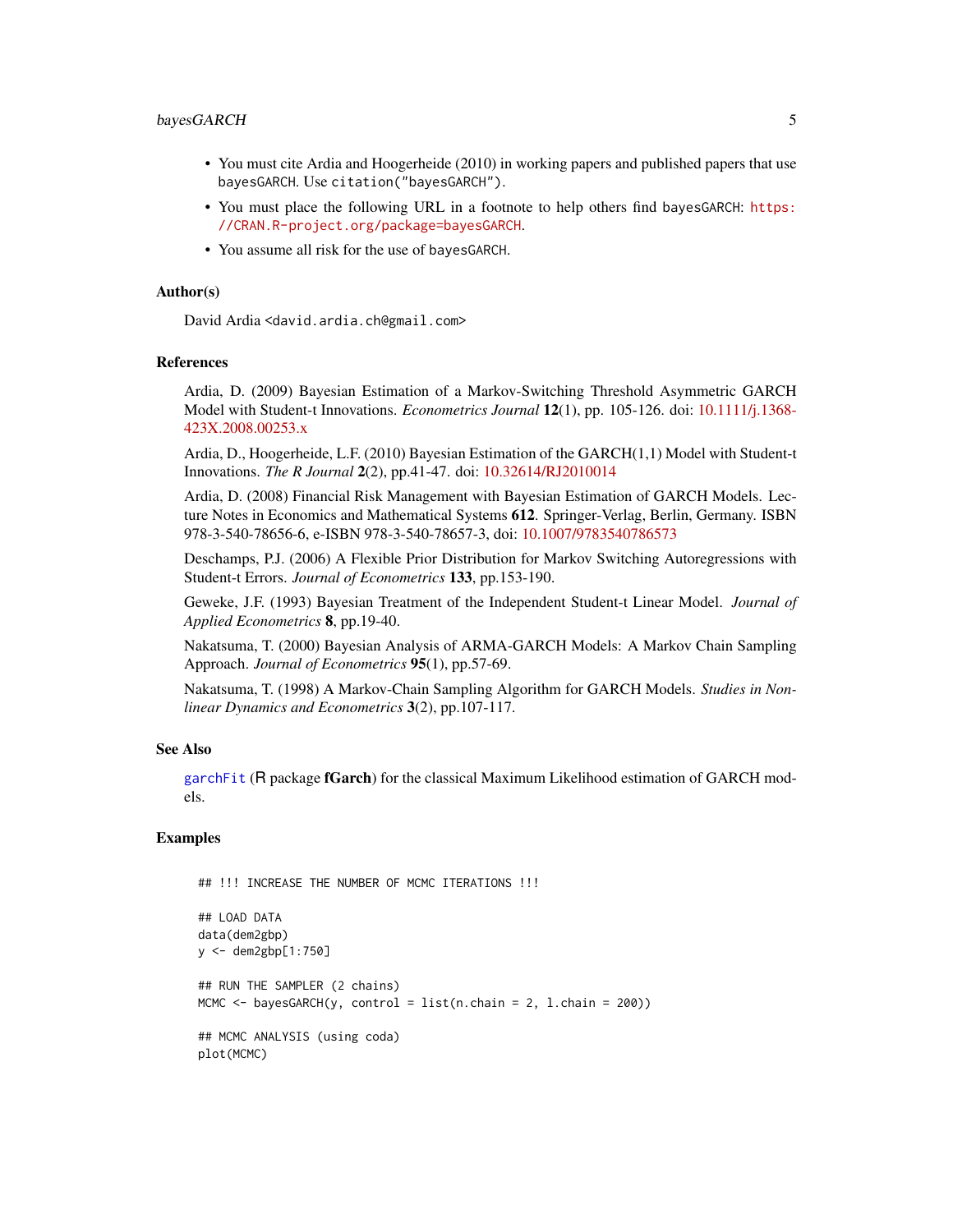```
## FORM THE POSTERIOR SAMPLE
smpl <- formSmpl(MCMC, l.bi = 50)
## POSTERIOR STATISTICS
summary(smpl)
smpl <- as.matrix(smpl)
pairs(smpl)
## GARCH(1,1) WITH NORMAL INNOVATIONS
MCMC <- bayesGARCH(y, lambda = 100, delta = 500,
                   control = list(n-chain = 2, 1-chain = 200)## GARCH(1,1) WITH NORMAL INNOVATIONS AND
## WITH COVARIANCE STATIONARITY CONDITION
addPriorConditions <- function(psi){psi[2] + psi[3] < 1}
MCMC <- bayesGARCH(y, lambda = 100, delta = 500,
                   control = list(n-chain = 2, 1-chain = 200,addPriorConditions = addPriorConditions))
```
dem2gbp *DEM/GBP exchange rate log-returns*

#### Description

The vector dem2gbp contains daily observations of the Deutschmark vs British Pound foreign exchange rate log-returns. This data set has been promoted as an informal benchmark for GARCH time-series software validation. See McCullough and Renfro (1999), and Brooks, Burke, and Persand (2001) for details. The nominal returns are expressed in percent as in Bollerslev and Ghysels (1996). The sample period is from January 3, 1984, to December 31, 1991, for a total of 1974 observations.

#### Usage

data(dem2gbp)

#### Format

A vector of size 1974.

#### Source

Journal of Business and Economic Statistics url: ftp://www.amstat.org/JBES\_View/96-2-APR/bollerslev\_ghysels.

<span id="page-5-0"></span>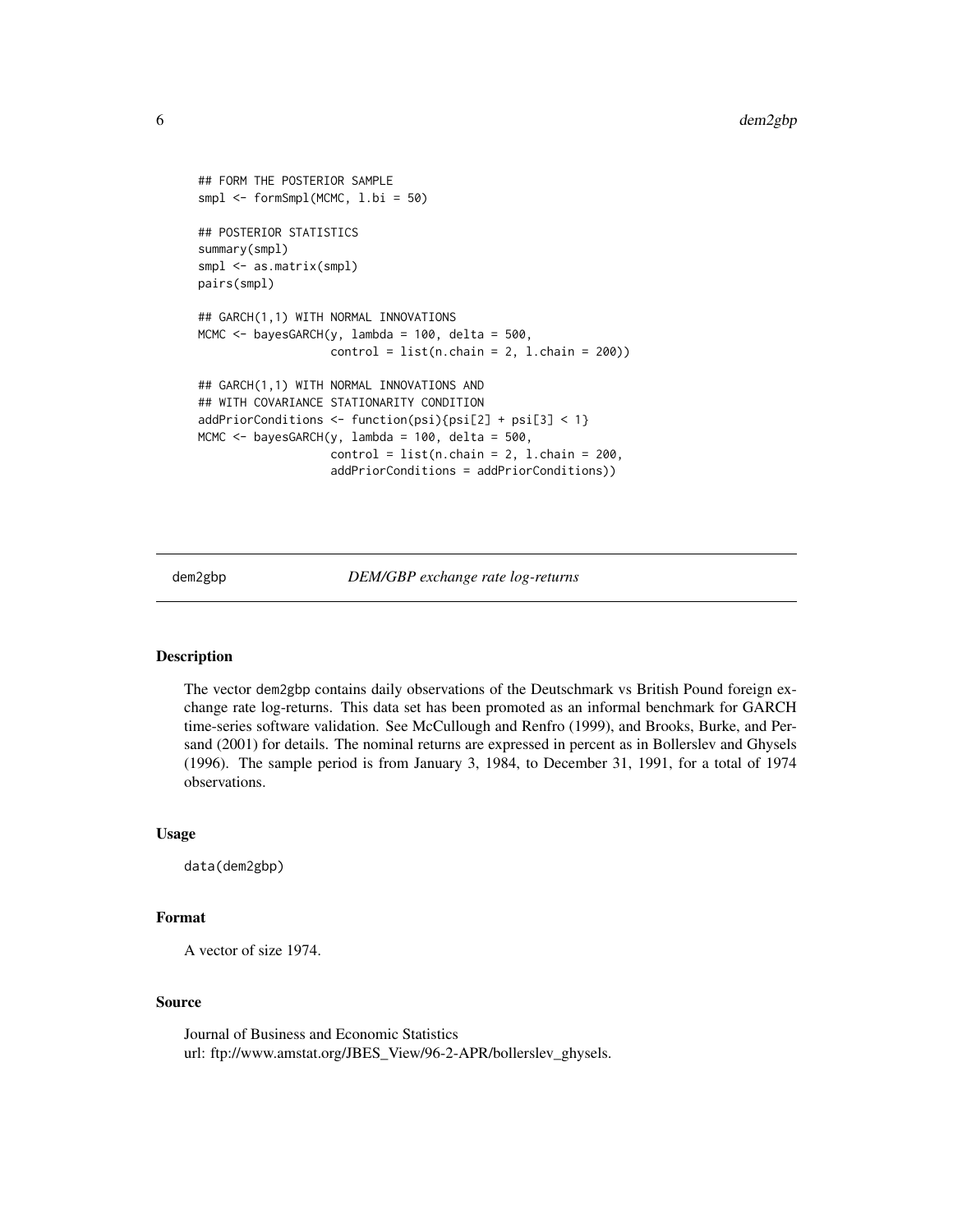#### <span id="page-6-0"></span>formSmpl 7

#### References

Bollerslev T., Ghysels, E. (1996) Periodic Autoregressive Conditional Heteroscedasticity. *Journal of Business and Economic Statistics* 14(2), pp.139–151.

Brooks C., Burke S. P., Persand G. (2001) Benchmarks and the Accuracy of GARCH Model Estimation. *International Journal of Forecasting* 17(1), pp.45–57.

McCullough B. D., Renfro C. G. (1999) Benchmarks and Software Standards: A Case Study of GARCH Procedures. *Journal of Economic and Social Measurement* 25(2), pp.59–71.

formSmpl *Form the Posterior Sample*

#### Description

Form the joint posterior sampler from the MCMC output.

#### Usage

formSmpl(MCMC,  $l.bi = 0$ , batch.size = 1)

#### Arguments

| <b>MCMC</b> | object of the class mcmc. list (R package coda) or a list of matrices or a matrix. |
|-------------|------------------------------------------------------------------------------------|
| l.bi        | length of the <i>burn-in</i> phase.                                                |
| batch.size  | batching size used to diminish the autocorrelation within the chains.              |

#### Value

The joint posterior sample as an mcmc object (R package coda).

#### Note

Please cite the package in publications. Use citation ("bayesGARCH").

#### See Also

[bayesGARCH](#page-1-1) for the Bayesian estimation of the GARCH(1,1) model with Student-t innovations.

#### Examples

## !!! INCREASE THE NUMBER OF MCMC ITERATIONS !!! ## LOAD DATA SET data(dem2gbp) y <- dem2gbp[1:750] ## RUN THE ESTIMATION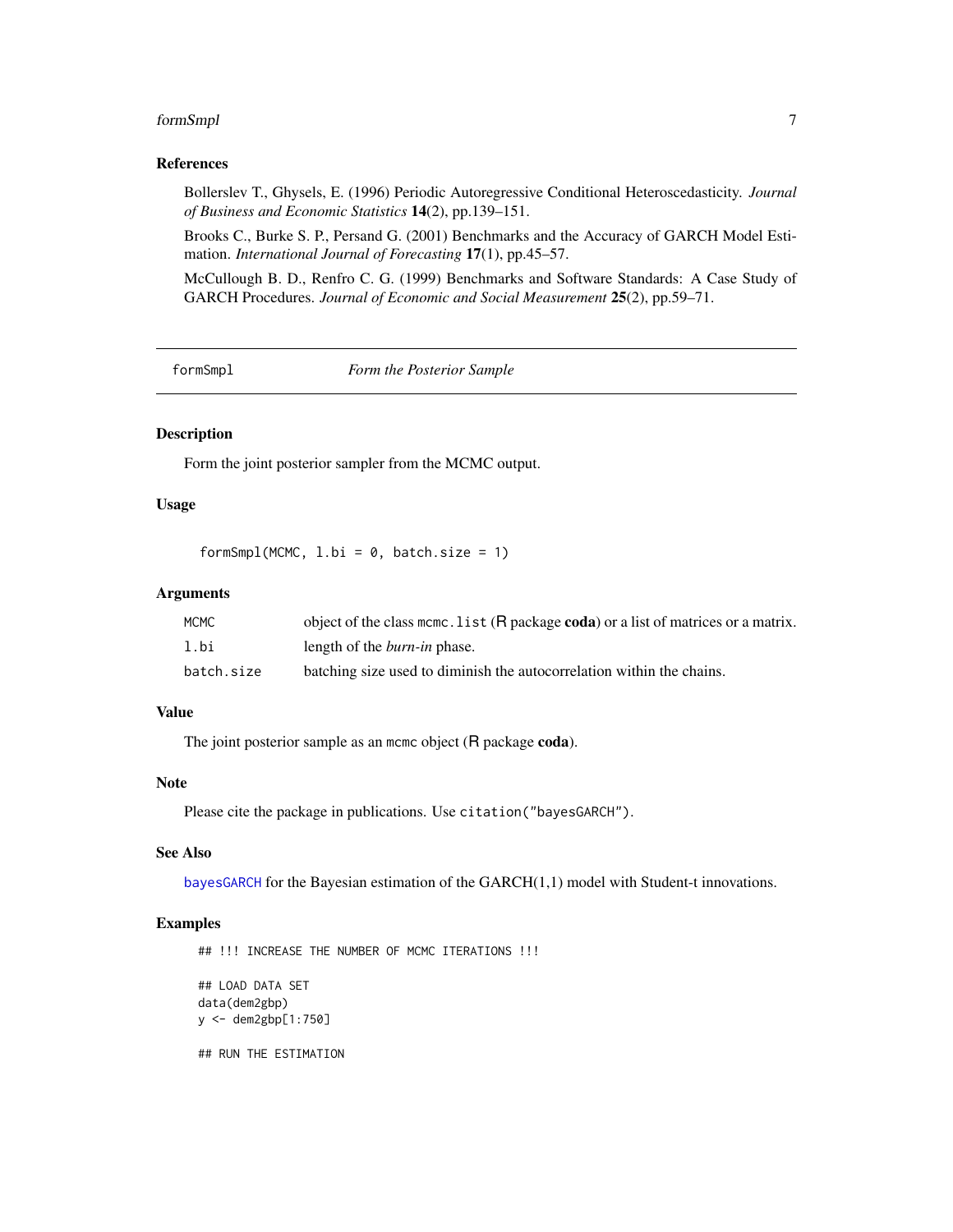#### 8 formSmpl

```
MCMC <- bayesGARCH(y, control = list(n.chain = 2, l.chain = 100))
## FORM THE SAMPLE FROM THE MCMC OUTPUT
smpl <- formSmpl(MCMC, l.bi = 50, batch.size = 2)
## POSTERIOR STATISTICS
summary(smpl)
```